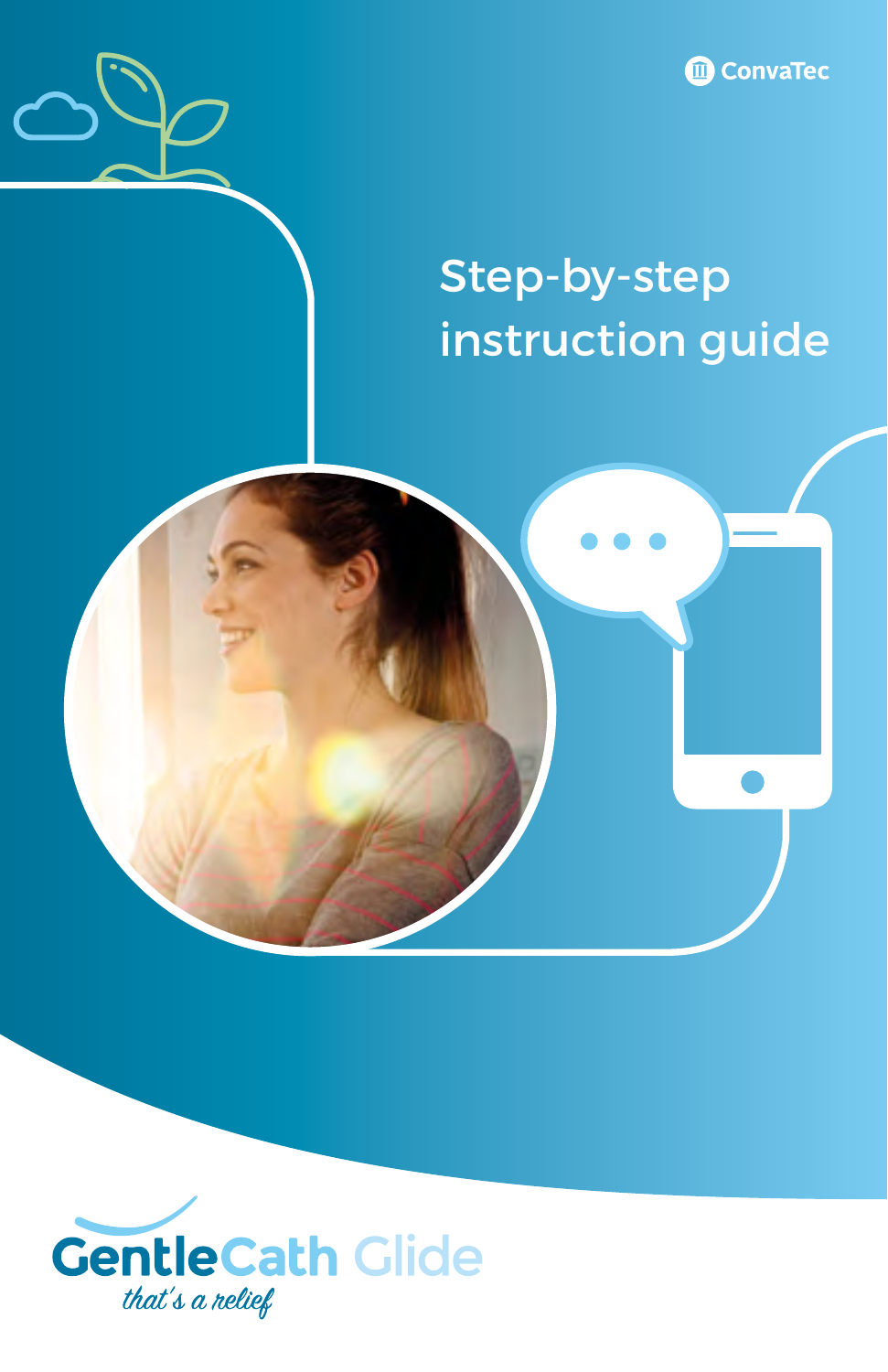# **What you need…**

Before you begin, gather the following:

- GentleCath™ Glide Hydrophilic Intermittent Catheter
- Washcloth or antiseptic wipe
- Also, review the cautions, precautions and observations in the instructions for use provided with the product



**1.** Ensure the water sachet is near the funnel end. Break the sterile water sachet by pressing the bright blue dot or folding the pack along the dotted line marked on the water sachet. Then let the water run down to the tip end of the pack. The catheter should now be used within 1–2 minutes



**2.** Once the water sachet is broken, open the pack by peeling the tabs apart at the bright blue end.



**5.** With the other hand, hold the catheter using the blue handling sleeve and slowly push the catheter into the urethra until the urine starts to flow. Make sure the funnel end is pointing into a container.



**6.** When urine starts to flow, push the catheter in a little (1–2 cms/half an inch) to make sure it is fully in the bladder.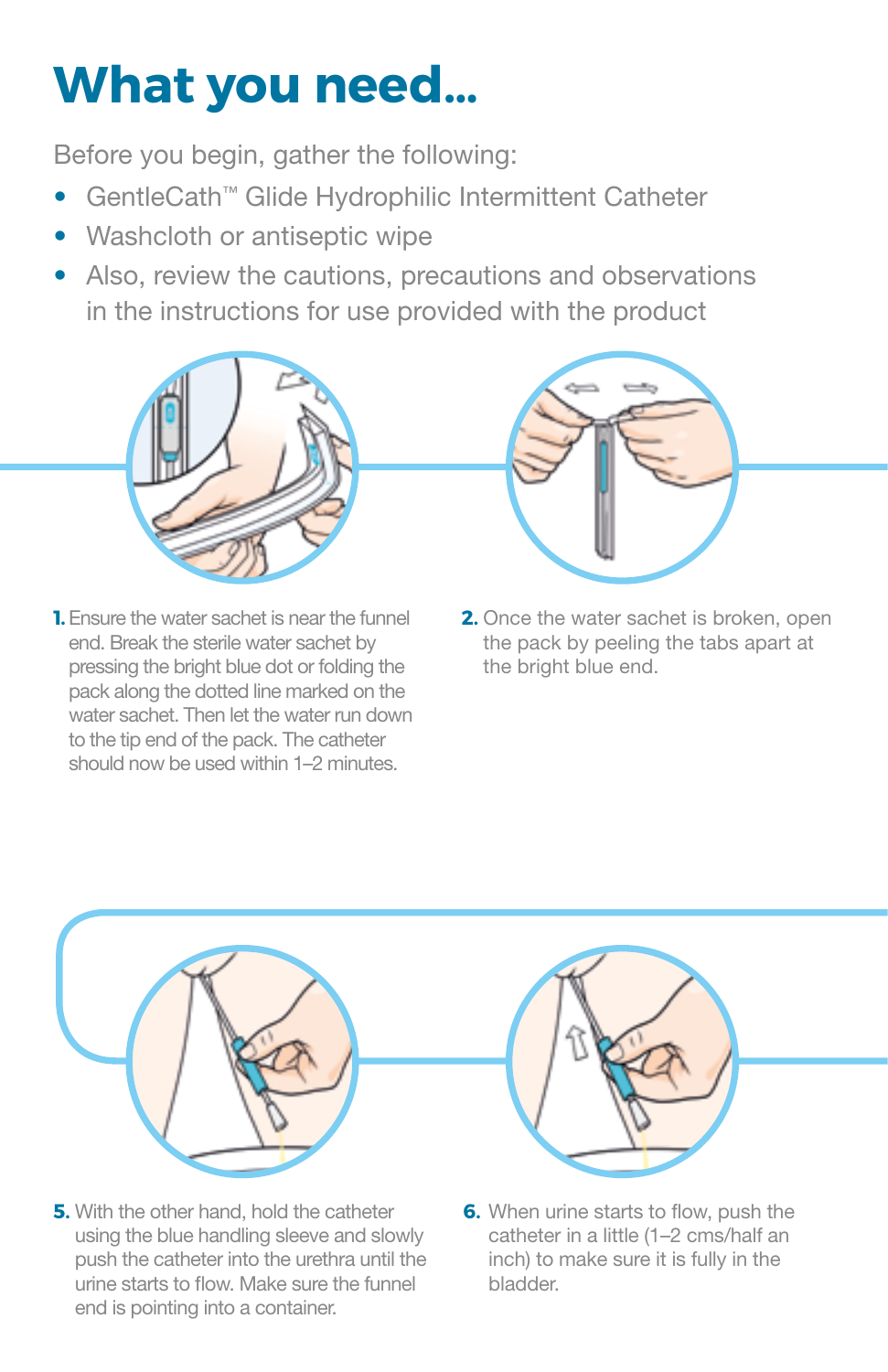

**3.** Remove the catheter using the blue handling sleeve. You can re-hang the empty pack with the sticky dot.



**4.** With one hand, spread the labia (the tissue on either side of the urethra) apart and lift it gently upwards. The urethra opening should now be visible.



**7.** Once urine stops flowing, slowly remove the catheter. Stop if more urine starts to flow, until no more comes through.



**8.** If using a drainage bag, detach it from the catheter, then empty and discard it. Discard the catheter and pack, then wash your hands.